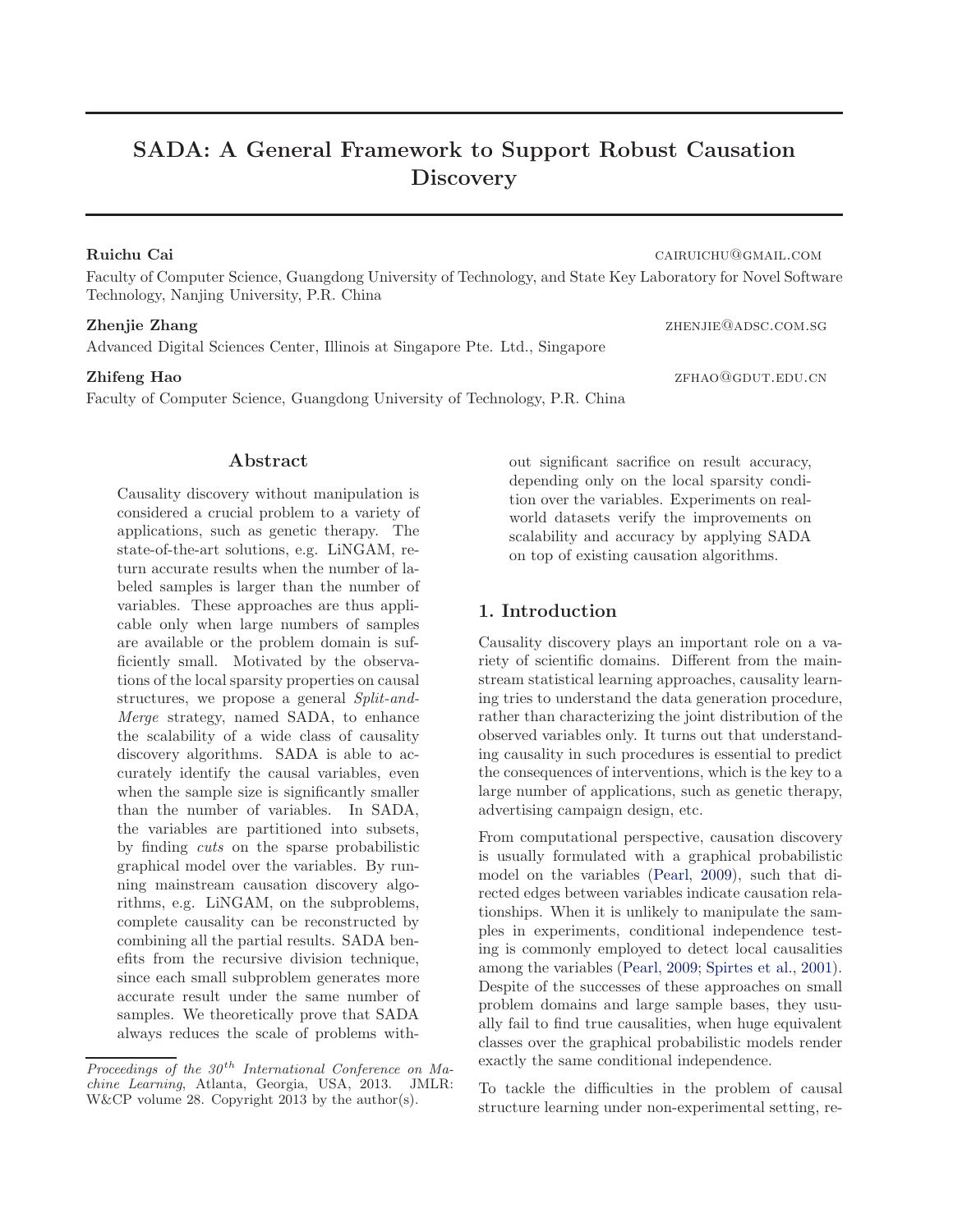searchers are recently resorting to asymmetrical relationship between the cause and effect variables under assumptions on the generation process. The discovery ability is dramatically improved, by exploiting linear assumption [\(Zscheischler et al.,](#page-8-0) [2012\)](#page-8-0), linear non-Gaussian assumption [\(Shimizu et al.,](#page-8-0) [2006;](#page-8-0) [2011\)](#page-8-0), nonlinear non-Gaussian assumption [\(Hoyer et al.,](#page-8-0) [2008\)](#page-8-0), discrete property [\(Peters et al.](#page-8-0), [2010](#page-8-0)), and so on. When the variables are correlated under linear relationships and the noises follow non-Gaussian distributions, for example, LiNGAM [\(Shimizu et al.,](#page-8-0) [2006\)](#page-8-0) and its variants [\(Shimizu et al.](#page-8-0), [2011\)](#page-8-0) are known as the best causality inference algorithms. However, the scalability of LiNGAM and its variants is still questionable, since they heavily depend on the independent component analysis (ICA) during the computation. To return robust results from ICA, it is necessary to feed a large bulk of samples, which are expected to be no smaller than the number of variables.

Motivated by the common observations on the sparsity of causal structures, i.e. each variable usually only depends on a small number of parent variables, we derive a new general framework in this paper. The new framework helps the existing causation algorithms to get rid of difficulties on small sample cardinality in practice. Well designed conditional independence testings are conducted first, to partition the problem domain into small subproblems. With the same number of samples, existing causation algorithms could generate more robust and accurate results on these small subproblems. Partial results from all subproblems are finally merged together, to return a complete picture of causalities among all the variables. This framework is theoretically solid, as it always returns correct and complete result under the optimal setting. Our experiments on synthetic and real datasets verify the superior scalability and effectiveness of our proposal, when applied together with two mainstream causation analysis algorithms.

# 2. Related Work

Causality Bayesian network (CBN) is part of the theoretical background of this work. CBN is a special case of Bayesian network, whose edge direction presents the causality relations among the nodes [\(Pearl](#page-8-0), [2009\)](#page-8-0). CBN has been used to model the causal structure in many real-world applications, for example, the gene regulatory network [\(Friedman et al.](#page-8-0), [2000;](#page-8-0) [Kim et al.,](#page-8-0) [2004\)](#page-8-0), causal feature selection [\(Cai et al.,](#page-8-0) [2011\)](#page-8-0).

Most of existing work try to explore the structure learning approach to learning the CBN, e.g. the well known PC algorithm [\(Spirtes et al.](#page-8-0), [2001;](#page-8-0)

Kalisch & Bühlmann, [2007\)](#page-8-0), Markov Blanket discovery methods [\(Zhu et al.,](#page-8-0) [2007\)](#page-8-0). These methods provide the skeleton of causal structures, i.e. parent-child pairs and Markov Blanket. However, these methods usually cannot distinguish causes from consequences, thus unable to output exact causalities.

Pearl is the pioneer of the causality analysis theory [\(Pearl,](#page-8-0) [2009\)](#page-8-0). Since Pearl's Inductive Causality [\(Pearl & Verma,](#page-8-0) [1991](#page-8-0)), a large number of extensions are proposed. Most causality inference algorithms assume the acquisition of a sufficiently large sample base [\(Aliferis et al.,](#page-8-0) [2010\)](#page-8-0). Though there are studies aiming at the inference problem under small sample cardinality [\(Bromberg & Margaritis,](#page-8-0) [2009\)](#page-8-0), the actual number of the samples used in their empirical evaluations remains significantly larger than the number of variables. Cai's study [\(Cai et al.,](#page-8-0) [2013\)](#page-8-0) is another attempt under this category to extend the method to the high dimensional gene expression data by exploring the local substructures. However, all these approaches, based on independence conditional testings, cannot distinguish two causality structures if they come from a so-called *Markov equivalence class* [\(Pearl,](#page-8-0) [2009\)](#page-8-0), in which expensive intervention experiments were previously considered essential [\(He & Geng,](#page-8-0) [2008\)](#page-8-0).

Recently, *Additive Noise Model* is proposed to break the limitation of the class of method purely under conditional independence testings, by exploiting the asymmetric property of the noises in the generative progress, which brings a gleam of dawn to resolve the causal equivalence problem. The Additive Noise Model highly depends on the type of noise and the form of causality. Existing studies on this line can be categorized based on the adopted assumption on the noise type and data generation mechanism. LiNGAM and its variants [\(Shimizu et al.](#page-8-0), [2006;](#page-8-0) [2011\)](#page-8-0), for example, assume that the data generating process is linear and the noise distributions are non-Gaussian. The nonlinear non-Gaussian method [\(Hoyer et al.,](#page-8-0) [2008\)](#page-8-0) works when the data generating process is nonlinear. And discrete model [\(Peters et al.,](#page-8-0) [2010\)](#page-8-0) is proposed for the causal inference on domains with only discrete variables. There are other research studies on this topic, such as explaining the underlying theoretical foundation behind additive noise mode [\(Janzing et al.](#page-8-0), [2012\)](#page-8-0), regression-based model inference [\(Mooij et al.,](#page-8-0) [2009\)](#page-8-0) and kernel independence test [\(Zhang et al.,](#page-8-0) [2012](#page-8-0)). To the best of our knowledge, there is no existing work to address the problem of sample cardinality under Additive Noise Model.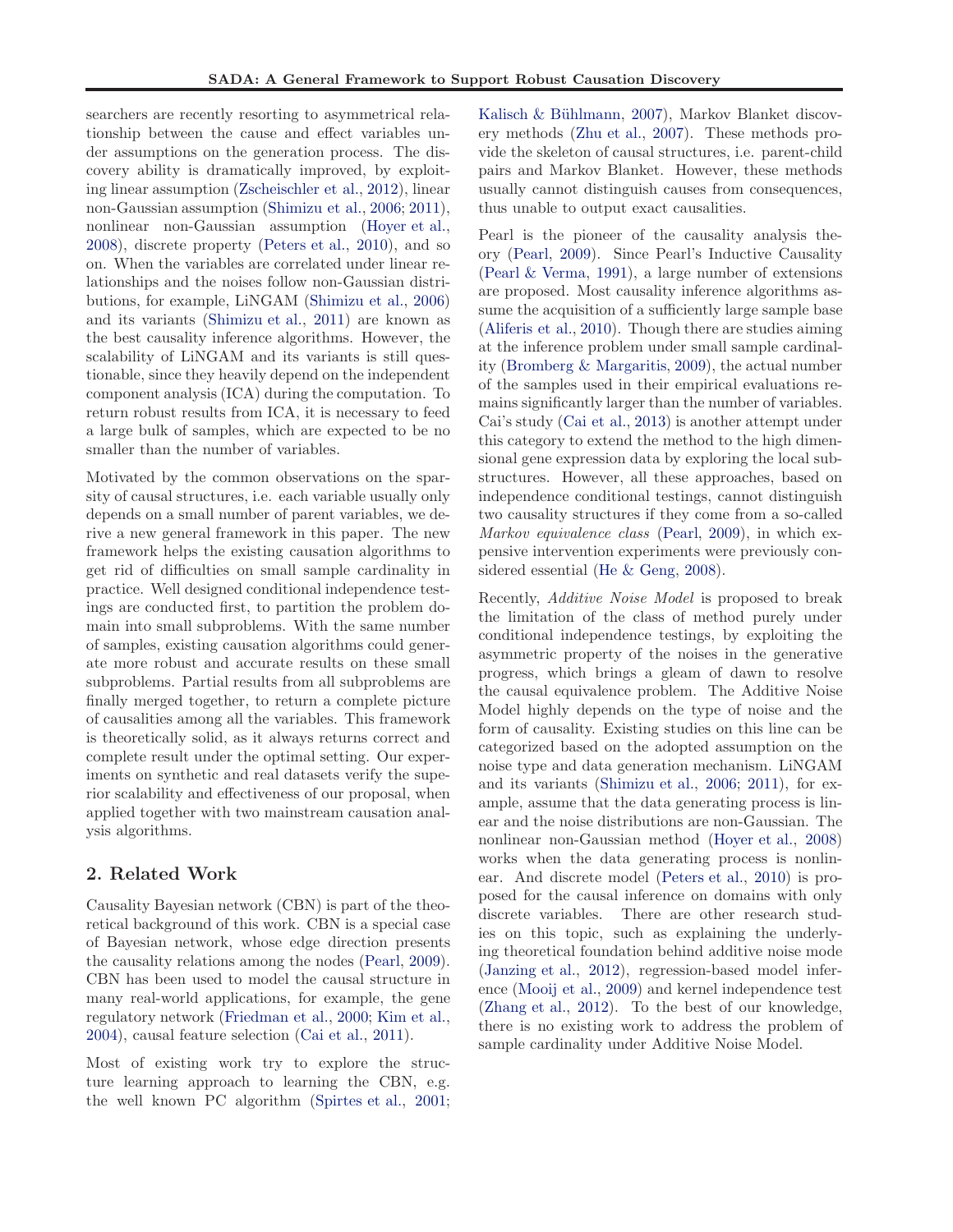#### <span id="page-2-0"></span>3. SADA Framework

#### 3.1. Preliminaries

Assume that all samples from the problem domain contain information on m different variable, i.e.  $V =$  $\{v_1, v_2, \ldots, v_m\}$ . Let  $D = \{x_1, x_2, \cdots, x_n\}$  denote an observation sample set. Each sample  $x_i$  is denoted by a vector  $x_i = (x_{i1}, x_{i2}, \ldots, x_{im}, y_i)$ , where  $x_{ij}$  indicates the value of the sample  $x_i$  on variable  $v_j$  and  $y_i$  is the target variable under investigation. If  $\mathcal P$  is a distribution over the domain of variables in  $V$ , we assume that there exists a causal Bayesian network N faithful to the distribution  $P$ . The network N includes a directed acyclic graph  $G$ , each edge in which indicates a conditional (in)dependent relationship between two variable nodes. Each edge is also associated with a conditional probability function which simulates conditional probability distribution of each variable given the values of the parent variables. Following the common assumption of existing studies, we only consider problem domain with the *Faithfulness Condition*[\(Koller & Friedman](#page-8-0), [2009](#page-8-0)). Specifically, P and N are faithful to each other, *iff* every conditional independence entailed by N corresponds to some Markov condition present in P.

Due to the probabilistic nature, it is likely to find a huge number of equivalent Bayesian networks. Two different Bayesian Networks,  $N_1$  and  $N_2$ , are independence (or Markov) equivalent, if  $N_1$  and  $N_2$  entail exactly the same conditional independence relations among the variables. In all these Bayesian networks, Causal Bayesian network (CBN) is a special one in which each edge is interpreted as a direct causal relationship between a parent variable node and a child variable node.

Generally speaking, it is difficult to distinguish CBN from independence equivalent Bayesian networks, unless additional assumptions are made. When the variables are correlated under linear relationships and the noises follow non-Gaussian distributions, LiNGAM and its variants [\(Shimizu et al.](#page-8-0), [2006;](#page-8-0) [2011\)](#page-8-0) are known to return more accurate causations from the uncontrollable samples. In particular, such assumption can be formulated by an equation, such that every variable  $v_i = \sum_{v_j \in P(v_i)} A_{ij} \cdot v_j + e_i$ , where  $P(v_i)$  contains all the parent variables of  $v_i$ ,  $A_{ij}$  is the linear dependence weight w.r.t.  $v_i$  and its parent  $v_j$ , and  $e_i$  is an non-Gaussian noise over  $v_i$ . Assume that the variables in V are organized based on a topological order in the causal graph. The generation procedure of a sample could be written as  $V = A \cdot V + E$ . LiNGAM aims to find such a topological order and reconstructs the matrix A by exploiting *independence component analysis*



Figure 1. An example probabilistic graphical model over 9 variables and two causal cuts deduced by  $C$  and  $C'$ .

(ICA) over the sample.

When assuming non-linear generation procedure [\(Hoyer et al.](#page-8-0), [2008\)](#page-8-0) and discrete data domain [\(Peters et al.,](#page-8-0) [2010](#page-8-0)), additive noise model provides another approach to utilize the asymmetric relation between causal variables and consequence variables. A regression model  $v_i = f(v_j) + e_i$  is trained for each pair of variables  $v_i$  and  $v_j$ . If the noise variable  $e_i$  is independent of  $v_j$ , variable  $v_j$  is returned as the cause of variable  $v_i$ . Note that algorithms under discrete additive noise model are usually run over pairs of variables independently.

A common observation on the CBNs in real-world domains is the sparsity on the causal relationships. Specifically, a variable usually only has a small number of parental causal variables in the CBN, regardless of the underlying true generative procedure. This property, however, is not fully exploited by the existing causation algorithms.

#### 3.2. Framework

Let  $G = (V, E)$  denote a directed graph on the variable set V. A variable set  $C \subset V$  forms a causal cut set over G, *iff* C deduces three non-overlapping variable subsets  $V_1$ ,  $V_2$  and C of V such that (1)  $V_1 \cup V_2 \cup$  $C = V$ ; (2) there is no edge between  $V_1$  and  $V_2$  in E. Intuitively, variables in  $C$  block all paths between the variables in  $V_1$  and  $V_2$ . For each directed edge  $u \to v$ in  $E$ , one of the two following cases must hold: (1) intra-causality:  $u, v \in V_1$ ,  $u, v \in V_2$  or  $u, v \in C$ ; and (2) inter-causality:  $(u \in V_1 \cup V_2 \text{ and } v \in C)$ , or  $(u \in C)$ and  $v \in V_1 \cup V_2$ .

In Figure 1, for example,  $C = \{v_4\}$  is a valid causal cut, which separates the variables into  $V_1$  =  $\{v_1, v_3, v_6, v_7\}, V_2 = \{v_2, v_5, v_8, v_9\}.$  Given a directed graph G, there could be different valid cuts satisfying the above conditions. In the example graph,  $C' = \{v_3, v_4, v_5\}$  is another valid causal cut with  $V_1 = \{v_1, v_2\}, V_2 = \{v_6, v_7, v_8, v_9\}.$  Note that causal cut may not lead to d-separation, e.g.  $C'$  in the exam-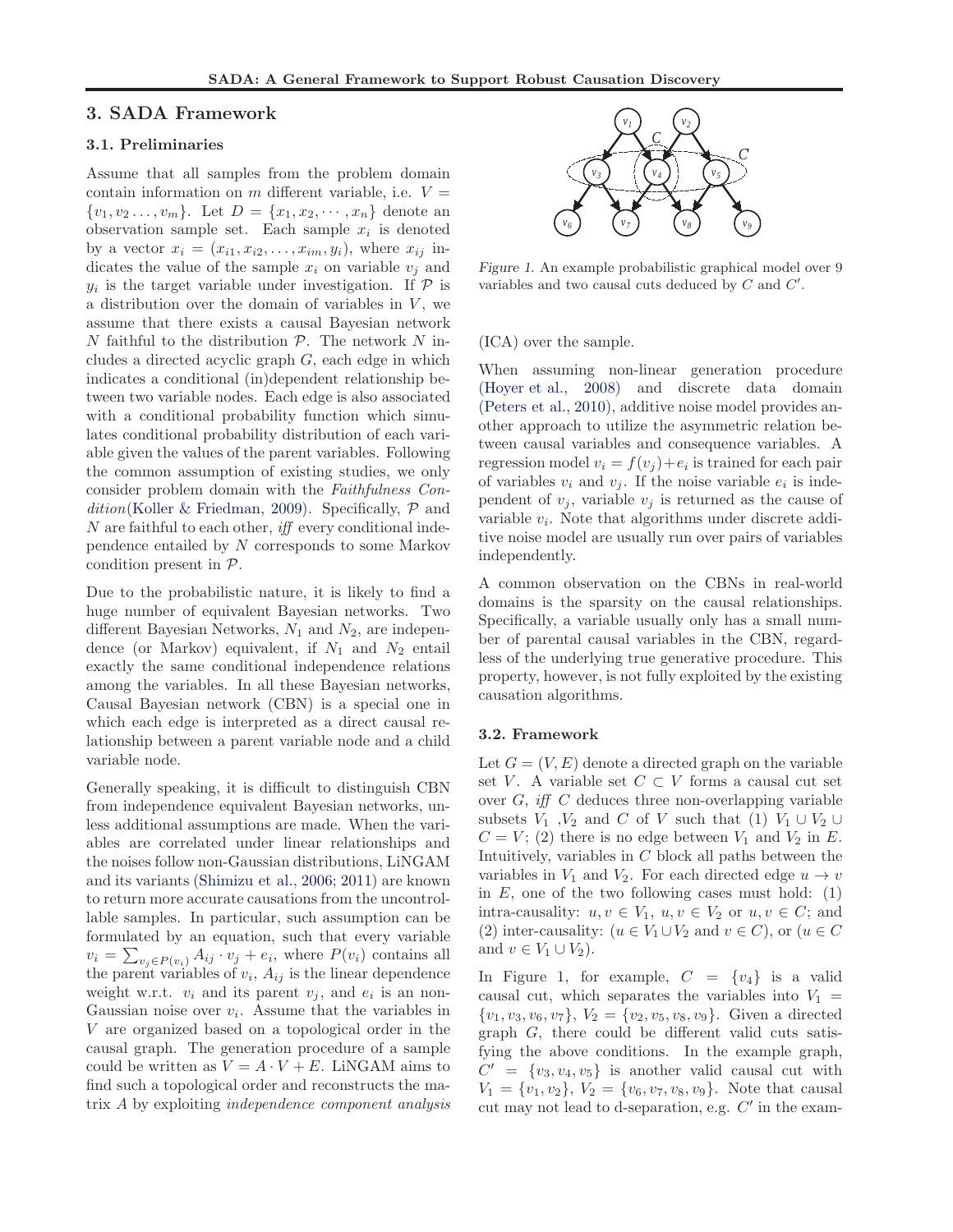SADA: A General Framework to Support Robust Causation Discovery

<span id="page-3-0"></span>

| Algorithm 1 SADA                                              |   |
|---------------------------------------------------------------|---|
| Input: sample set $D$ , variable set $V$ , variable threshold | Ŀ |
| $\theta$ and a causation algorithm A                          |   |
| Output: $G$ : directed causal graph of the CBN                |   |
| if $ V  \leq \theta$ then                                     |   |
| Return the result G by running algorithm $A$ on $D$ and       |   |
| V.                                                            |   |
| Find a causal cut $(C, V_1, V_2)$ on V.                       |   |
| $G_1 = \mathbf{SADA}(D, V_1 \cup C, \theta, A).$              |   |
| $G_2 =$ <b>SADA</b> $(D, V_2 \cup C, \theta, A)$ .            |   |
| Return G by merging $G_1$ and $G_2$ .                         |   |

ple does not d-separate the other variables.

Given a causal cut  $(C, V_1, V_2)$  on variable set V, we are able to transfer the causation inference problem on V into two smaller causation inference problems over variables  $V_1 \cup C$  and  $V_2 \cup C$  respectively. This partitioning operation could be recursively called, until the number of variables involved in the subproblem is below a specified threshold  $T$ . The complete pseudocodes are available in Algorithm 1. The inputs of SADA include the sample set  $D$ , the variables  $V$ , a threshold  $\theta$  and an underlying causation algorithm  $A$ . Here,  $\theta$  is used to terminate the recursive partitioning when the variable set is sufficiently small, and  $A$  is an arbitrary causation algorithm invoked to find the actual causal graph on the subset of variables. In the rest of the section, we will discuss how to effectively and efficiently find causal cuts on a variable set  $V$ . We will also present the details of the merging operator, which tackles the problem of inconsistency and redundancy on the partial results from the subproblems.

#### 3.3. Finding Causal Cuts

The searching of the causal cuts is crucial to the partitioning operation in SADA. To identify potential causal cuts, our algorithm resorts to conditional independence relation between variables in the Bayesian network. The following lemma formalizes the connection.

**Lemma 1**  $(C, V_1, V_2)$  *is a valid causal cut over* V, iff *(1)*  $V_1 \cup V_2 \cup C = V$ *;* and  $(2) \forall u \in V_1$  and  $\forall v \in V_2$ *, there exists a variable set*  $C_{uv} \in C$  *such that*  $u \perp v | C_{uv}$ .

*Proof:* "⇒" Based on the definition of causal cut, condition (1) always holds. Since there is no directed edge between  $V_1$  and  $V_2$ , for any  $u \in V_1$  and  $v \in V_2$ , u and v are *d*-separated by C, implying the validity of condition (2).

" $\Leftarrow$ " For all pairs of variables  $(u, v)$  that  $u \in V_1$  and  $v \in V_2$  are *d*-separated by C, there is no directed edge between  $V_1$  and  $V_2$ . Therefore,  $V_1$ ,  $V_2$  and  $C$  must

#### eorithm 2 Finding Causal Cut

satisfy the definition of causal cut.

The details of the algorithms are listed in Algorithm 2. The algorithm runs with  $k$  different initial variable pairs. For each pair of  $\{u, v\}$  conditional independent of each other in term of other variables, the algorithm greedily adds other variables into  $C$ ,  $V_1$  and  $V_2$ . After completing all assignment, the algorithm also tries to move the variables from  $C$  to  $V_1$  or  $V_2$  to maximize the partitioning effect. Finally, the causal cut with largest min $\{|V_1|, |V_2|\}$  are returned as final result. We leave the discussion on the parameters  $k$  and  $\theta$  to next section. Please note that the sample size needed in the cut algorithm highly depends on the local connectivity of the causal structure but not on the number of variables. This is an important advantage of the algorithm to applications in large scale sparse causal inference problems.

#### 3.4. Merging Partial Results

As is shown in Algorithm 1, two partial results  $G_1$ and  $G_2$  are combined as a single casual graph as on variables in  $V$ . Since  $G_1$  and  $G_2$  are calculated independently, the merging operation is carefully designed to handle conflicts and redundancies.

The general form of a conflict is a cycle of directed edges among a group of variables. Given two nodes  $v_1$  and  $v_2$ , there are two paths co-existing, such as  $v_1 \rightarrow \cdots \rightarrow v_2$  and  $v_1 \leftarrow v_2$ . To resolve such conflicts, we simply remove the least significant edge, whenever a cycle is found.

Redundancy incurs under the following observation: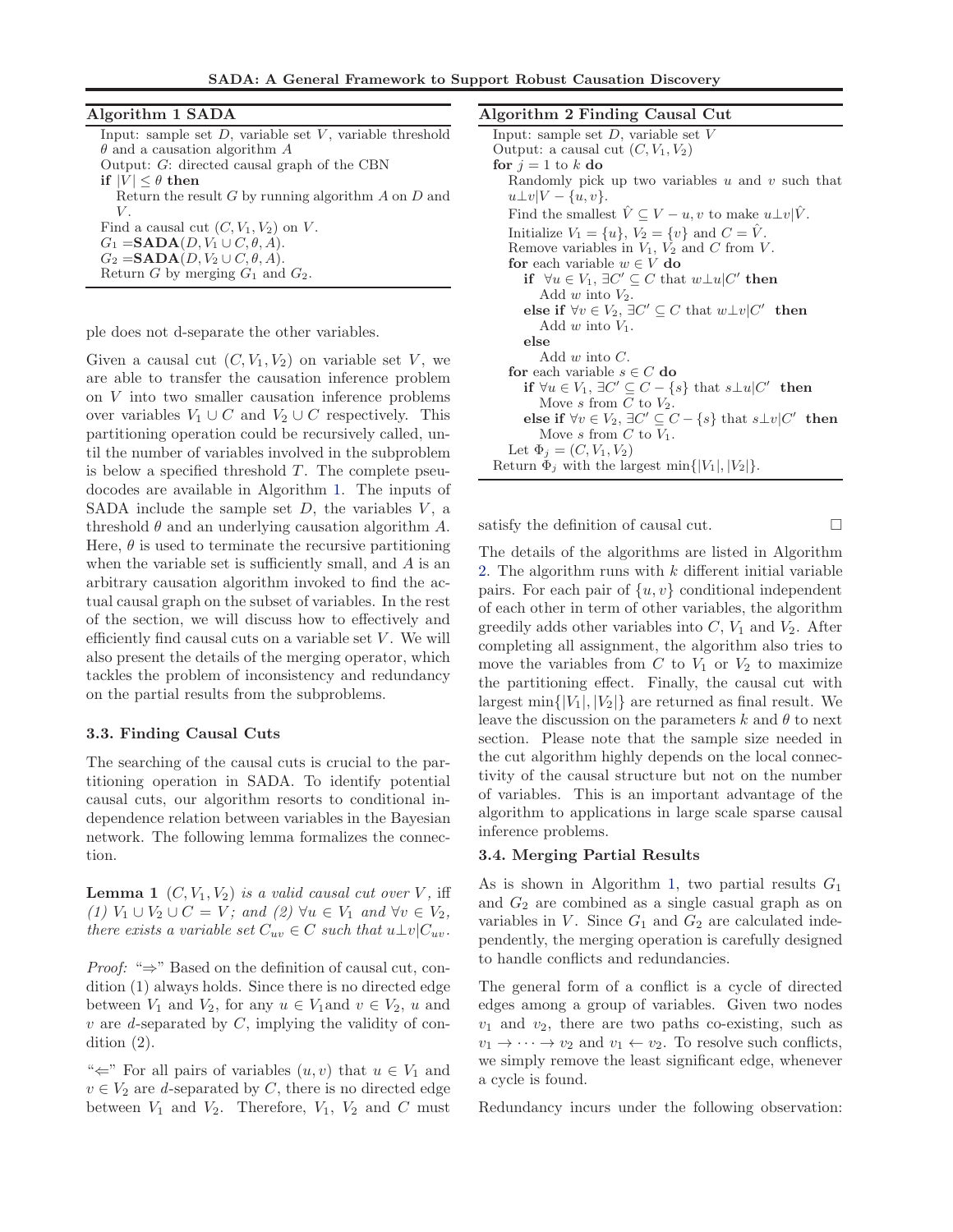given two variables  $v_1$  and  $v_2$ , if both  $v_1 \rightarrow \cdots \rightarrow v_2$ and  $v_1 \rightarrow v_2$  are discovered,  $v_1 \rightarrow v_2$  may be redundant. Since the dependency relation  $v_1 \rightarrow v_2$  could be blocked by certain variables in the variable set  $Path(v_1 \rightarrow v_2)$ , where  $Path(v_1 \rightarrow v_2)$  includes all variables involved in  $v_1 \rightarrow \cdots \rightarrow v_2$ . Such redundancy raises when the following two conditions are satisfied: 1) the source and destination variables are both in the causal cut, i.e.  $v_1, v_2 \in C$ , 2) there is another variable  $v_3 \in V_1$ , such that  $v_1 \to v_3 \to v_2$ . If the above two conditions are met, one path  $v_1 \rightarrow v_2$ will be returned from the subproblem with  $V_1 \cup C$ , while another path  $v_1 \rightarrow v_2$  turns up from the other subproblem with  $V_2 \cup C$ . To tackle this problem, our merging algorithm runs the following conditional independence test to verify if  $\exists V' \subset Path(v_1 \to v_2)$  that  $v_1 \perp v_2$ | $Path(v_1 \rightarrow v_2)$ .

To summarize, the merging operation works as follows. Firstly, all directed edges from both solutions are simply added into a single edge set. Secondly, Edges are ranked according to the associated significance measure, calculated by the underlying causation algorithm A used by SADA. Thirdly, a sequential check on the edges are run based on the order of the significance. An edge is removed if it is conflicted with any of the previous edge. Finally, the redundancy edges are discovered and removed based on results of the conditional independence testings. A complete description is available in Algorithm 3.

|  | Algorithm 3 Merge Results |  |  |  |
|--|---------------------------|--|--|--|
|--|---------------------------|--|--|--|

Input:  $G_1, G_1$ : solutions to  $V_1 \cup C$  and  $V_2 \cup C$ Output: $G$ : solution for  $V_1 \cup V_2 \cup C$  $G = G_1 \cup G_2;$ Sort edges in  $G$  in descending order of significance; Mark all variable pairs as unreachable; for each  $(v_1 \rightarrow v_2) \in G$  do if  $(v_1, v_2)$  is reachable then  $G = G - \{v_1 \to v_2\};$ else Mark  $(v_1, v_2)$  as reachable; for each  $v_1 \rightarrow v_2 \in G$  do if  $v_1 \rightarrow \cdots \rightarrow v_2$  is in G then Let  $Path(v_1 \rightarrow v_2)$  includes all variables involved in  $v_1 \rightarrow \cdots \rightarrow v_2$ ; **if**  $\exists V' \subset Path(v_1 \rightarrow v_2)$  satisfies  $v_1 \perp v_2 | V'$  then  $G = G - \{v_1 \to v_2\};$ return  $G$ ;

# 4. Theoretical Analysis

In this section, we study the theoretical properties of SADA, especially on the effectiveness on problem scale reduction, consistency on causal results and interpretation with independent component analysis.

#### 4.1. Effectiveness

In this part of the section, we aim to verify the effectiveness of the causal cut search algorithm. In particular, we try to prove that the scale of the subproblem is significantly reduced when applying the randomized search algorithm.

Theorem 1 *If every variable has no more than* c parental variables in CBN, by setting  $k = (2c + 2)^2$ , Algorithm [2](#page-3-0) returns a causal cut  $(C, V_1, V_2)$  with prob*ability at least 0.5, such that*

$$
\min\{|V_1|, |V_2|\} \ge \frac{|V|}{2c+2}
$$

*Proof Sketch:* Since the causal graph in CBN must be a DAG, there is at least one topological order on the variables, i.e.  $V = \{v_1, v_2, \dots, v_{|V|}\}$ , such that  $v_i$ 's parental variables are ahead of  $v_i$  in the order. When randomly picking up variable pairs in  $V$ , i.e.  $u$  and  $v$  from  $V$ , we will first show that  $u$  and  $v$  generate a causal cut with  $\min\{|V_1|, |V_2|\} \geq \frac{|v|}{2c+2}$  with probability at least  $1/(2c+2)^2$ .

With out loss of generality, we assume  $n = |V|$  and the variable  $u$  is behind  $v$  in the topological order over V. With probability  $\alpha$ , u is one of the variables between  $v_{0.5n}$  and  $v_{(0.5+\alpha)n}$ . Consider all the  $\alpha n$  variables between  $v_{0.5n}$  and  $v_{(0.5+\alpha)n}$ . We simply put all these variables in  $V_1$ , and put all parental variables of  $V_1$ , denoted by  $P(V_1)$ . and all variables behind  $v_{(0.5+\alpha)n}$  into C. The rest of the variables are inserted into  $V_2$ . It is easy to prove that these configuration  $\{C, V_1, V_2\}$  is a valid causal cut. Moreover,  $|V_1| = \alpha n$  and  $|V_2| \geq \frac{n}{2} - \alpha cn$ . By picking  $\alpha = \frac{1}{2c+2}$ ,  $\min\{|V_1|, |V_2|\} \ge \frac{n}{2c+2}$ . When v is selected in  $V_2$ , Algorithm [2](#page-3-0) must converge to a solution better than the artificial configuration above. This happens with probability at least  $\frac{1}{(2c+2)^2}$  when  $\alpha = \frac{1}{2c+2}$ .

By running the randomized search algorithm  $k =$  $(2c+2)^2$  times, since  $(1-e^{-\alpha})^{\alpha} \approx e^{-1}$  when  $\alpha$  is sufficiently large, the probability of finding a causal cut with  $\min\{|V_1|, |V_2|\} \ge \frac{n}{2c+2}$  is at least  $1/2$ .  $\Box$ 

The last theorem implies that the causal cut is effective on reducing the scale of the subproblems. Another implication is on the selection of the parameter  $\theta$ . To guarantee there is a reduction on problem size, the parameter  $\theta$  should be no smaller than  $2c + 2$ , since such theta ensuring that  $\frac{\theta}{2c+2} \geq 1$ .

#### 4.2. Correctness and Completeness

The effectiveness of SADA is guaranteed based on the conclusion of the following theorem.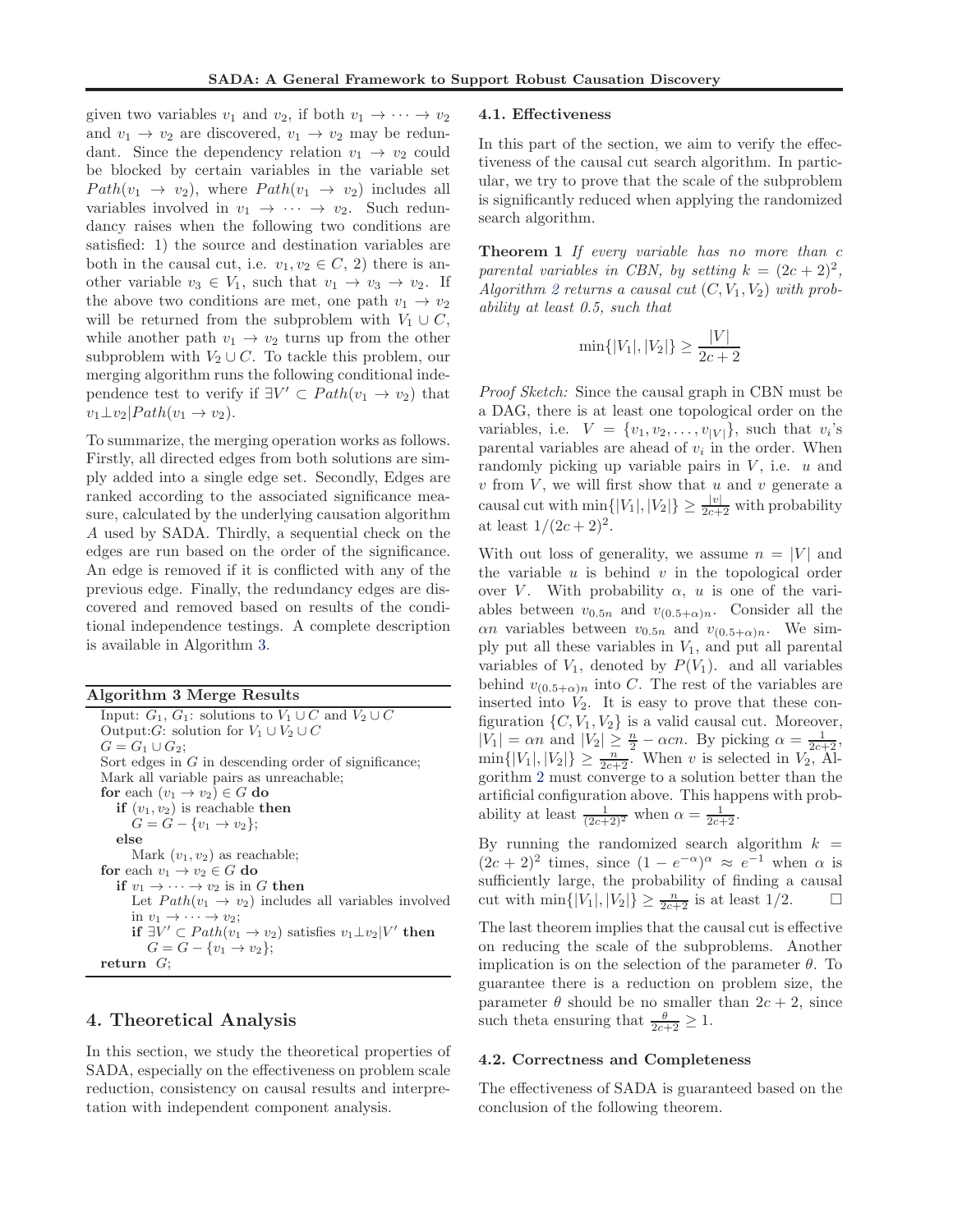Theorem 2 *Assume* D *is a set of data samples generated from the causal structure* G *defined on the vari*ables in V. If the causation algorithm A and condi*tional independence test used in SADA are both reliable, SADA always finds the true causal structure* G*.*

*Proof:* Assume  $G'$  is the causal structure discovered by SADA. We only need to prove the correctness and completeness of G′ . The correctness and completeness are equivalent to  $\forall (v_1 \rightarrow v_2) \in G', (v_1 \rightarrow v_2) \in G$ , and  $\forall (v_1 \rightarrow v_2) \in G, (v_1 \rightarrow v_2) \in G',$  respectively. The details of the proof are given as follows:

**Completeness:** Assume  $(v_1 \rightarrow v_2) \in G$ , firstly, according to the causal cut step, both  $v_1$  and  $v_2$  must be in one subproblem,  $V_1 \cup C$  or  $V_2 \cup C$ , but not acrose the two subproblems. Otherwise,  $v_1$  and  $v_2$  is conditional independent of each other given some subset of C, conflicts with the condition  $v_1 \rightarrow v_2 \in G$  and the assumption that the conditional independence test is reliable. Secondly, according to the following two conditions: " $v_1$  and  $v_2$  are in the same subproblem" and "basic causal solver is reliable",  $v_1 \rightarrow v_2 \in G'$  will be discovered in one of the subproblems. Finally, the edge  $v_1 \rightarrow v_2$  won't be removed in the merge step, because if the edge is removed by either conflict or redundancy reason, it will conflict with the condition  $v_1 \to v_2 \in G$ and the assumption that the condition independence test is reliable. Thus,  $v_1 \rightarrow v_2$  must be contained in the result of SADA, in anther word,  $v_1 \to v_2 \in G'$ .

**Correctness:** Assume  $(v_1 \rightarrow v_2) \in G'$ , firstly we will show  $v_1 \rightarrow v_2$  is the correct result of the subproblems. According to the framework of SADA,  $v_1$  and  $v_2$  must be discovered in one of the subproblem  $V_1 \cup C$  and  $V_2 \cup C$ . Without loss of generality, assume  $v_1 \rightarrow v_2$ is discovered in the subproblem  $V_1 \cup C$  by the basic causal solver. According to the condition that the basic causal solver is reliable,  $v_1 \rightarrow v_2$  must be the correct result for the subproblem  $V_1 \cup C$ . Secondly, we will show  $(v_1 \rightarrow v_2) \in G$ . If  $v_1 \rightarrow v_2$  is the correct result of  $V_1 \cup C$  but not contained in  $G$ , then there must appears some variable set  $V' \subset V$  satisfies  $v_1 \perp v_2 | V'$ . Thus, there must be a path  $v_1 \rightarrow \cdots \rightarrow v_2$  which contains  $V'$  as intermediate nodes. If such path exists, according to the Merge step,  $v_1 \rightarrow v_2$  will be removed from the result set  $G'$ , and conflict with the condition that  $v_1 \to v_2 \in G'$ . Thus,  $v_1 \to v_2 \in G$ .

The previous theorem is based on an optimal setting on the reliability of the causation algorithms and conditional independence testings. In practice, such reliability may not be achieved, due to the noises on the samples and limited accuracy of the statistical numbers. In the experiments, we show that our approach remains effective, even when the condition of reliability is not fully satisfied.

#### 4.3. Connection between SADA and ICA

In this part of the section, we discuss the connection between SADA and ICA, under the assumption of linear correlation between variables and non-Gaussian noises. By running SADA, the variables are partitioned into (possibly) overlapping subsets, such that each two subsets are independent of each other, in the sense that there is no causal edge across them. On the other hand, running ICA on the samples could be interpreted based on the causal graph represented in matrix form.

In Figure 2, we present a simple example with four variables,  $\{v_1, v_2, v_3, v_4\}$ , with a generative process as  $v_3 = v_1 + e_3$  and  $v_4 = v_2 + e_4$ . An entry in the matrix indicates if there is an causal edge between two variables. Due to the sample generation rule, there are only two 1s in the matrix, i.e.  $(v_1, v_3)$  and  $(v_2, v_4)$ . The ICA approach tries to find a permutation over the complete variable set, such that triangle sub-matrices with zeros on all top right entries are identified, as is shown in Figure 2. Similarly, SADA returns two subproblems based on the causal cut  $C = \emptyset$ ,  $V_1 = \{v_1, v_3\}$ and  $V_2 = \{v_2, v_4\}$ , by spending a much smaller computation cost.

|               | $v_1$ $v_2$ $v_3$ $v_4$ |                                                                               | $v_1$ $v_3$ $v_2$ $v_4$                                                                                            |                                           |
|---------------|-------------------------|-------------------------------------------------------------------------------|--------------------------------------------------------------------------------------------------------------------|-------------------------------------------|
|               |                         |                                                                               | $v_I$ 0 0 0 0 $v_I$ $\begin{bmatrix} 0 & 0 & 0 \end{bmatrix}$ 0 0                                                  |                                           |
|               |                         | $\begin{array}{c ccc} v_2 & 0 & 0 & 0 & 0 \\ v_3 & 1 & 0 & 0 & 0 \end{array}$ | $\Rightarrow \frac{\nu_3}{\nu_2}\left \frac{1}{0}\right _0^{\frac{1}{2}} \left \frac{0}{0}\right _0^{\frac{1}{2}}$ |                                           |
|               |                         |                                                                               |                                                                                                                    |                                           |
| $v_4$ $\vert$ |                         |                                                                               | $\begin{array}{ c c c c c c } \hline 0 & 1 & 0 & 0 & v_4 & 0 \ \hline \end{array}$                                 | $\begin{bmatrix} 0 & 1 & 0 \end{bmatrix}$ |

Figure 2. SADA and ICA on a simple example

In a more complicated case with the causal structure in Figure [1,](#page-2-0) the causal relationships are modeled in Figure [3.](#page-6-0) Since it's impossible to find a permutation as in Figure 2 to perfectly divide the variables into triangle sub-matrices, a duplicate variable on  $v_4$  must be introduced to satisfy the requirements of ICA. Our SADA framework easily finds the causal cut with  $C = \{v_4\},\$  $V_1 = \{v_1, v_3, v_6, v_7\}$  and  $V_2 = \{v_2, v_5, v_8, v_9\}$ , which generates subproblems consistent with ICA's results. However, the computational cost of SADA is significantly smaller than that of running ICA on the complete variable set. This is the main advantage of SADA, since much less samples are needed to find a robust causal cut and each subproblem is much easier to solve.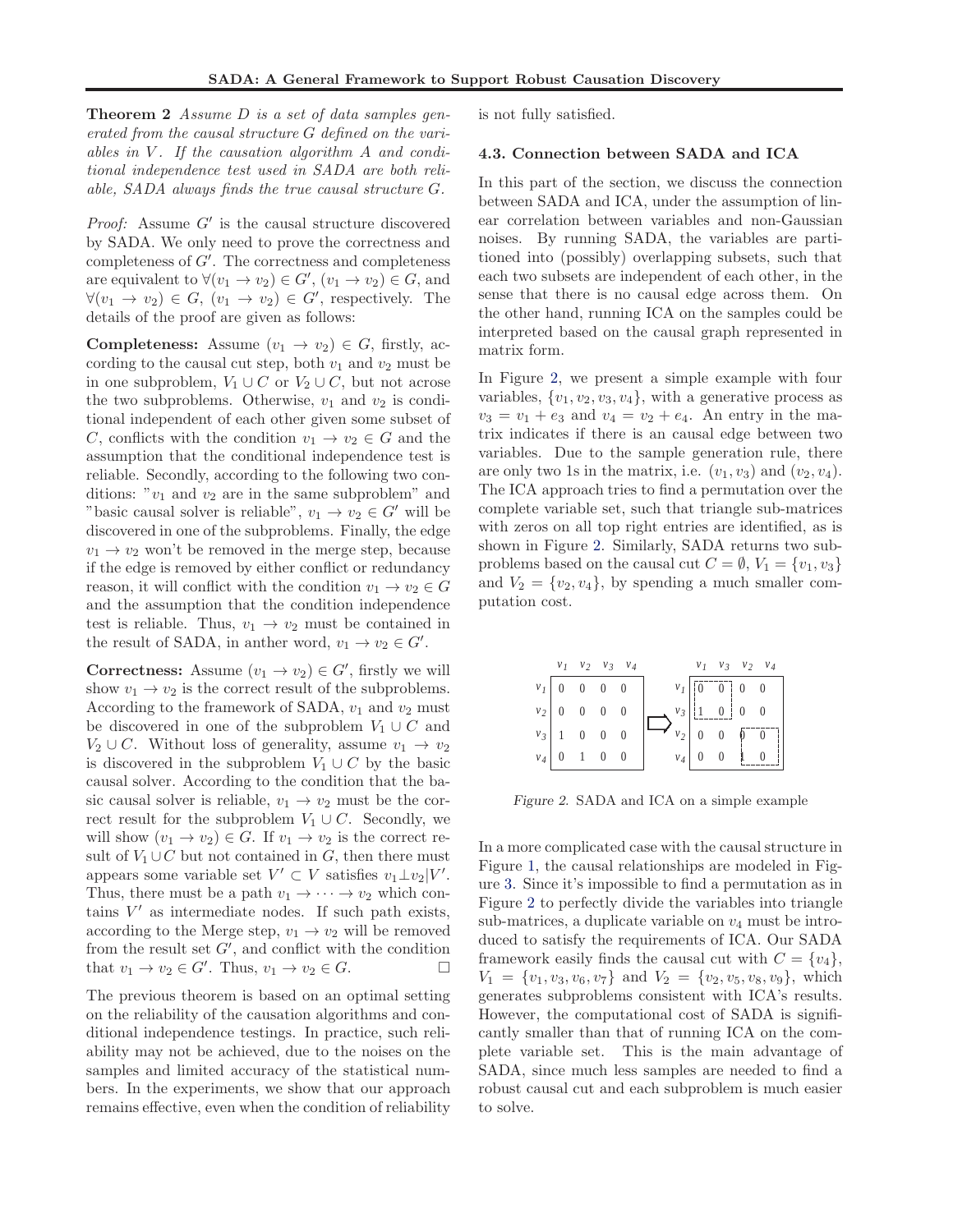<span id="page-6-0"></span>

|                   | $v_I$          | $v_3$            |                  | $v_6$            | $v_7$               | v <sub>2</sub>   | $\boldsymbol{v}_4$ | v <sub>5</sub> | $v_{\mathcal{S}}$ | V <sub>9</sub>   |
|-------------------|----------------|------------------|------------------|------------------|---------------------|------------------|--------------------|----------------|-------------------|------------------|
| $v_I$             |                |                  |                  | $\overline{0}$   | $\overline{0}$<br>ł | 0                | 0                  | $\overline{0}$ | 0                 | 0                |
| $v_{\mathcal{Z}}$ | $\mathbf{1}$   | $\overline{0}$   | 0                | 0                | $\overline{0}$      | $\mathbf{0}$     | 0                  | 0              | 0                 | $\boldsymbol{0}$ |
|                   | 1              | $\boldsymbol{0}$ | $\overline{0}$   | $\overline{0}$   | $\overline{0}$<br>î | $\overline{0}$   | $\overline{0}$     | $\theta$       | 0                 | $\overline{0}$   |
| $v_{\rm 6}$       | $\mathbf{0}$   | $1\,$            | $\boldsymbol{0}$ | $\boldsymbol{0}$ | $\boldsymbol{0}$    | 0                | 0                  | $\theta$       | 0                 | $\theta$         |
| v <sub>7</sub>    |                |                  |                  | $\overline{0}$   | $\bf{0}$            | 0                | 0                  | $\theta$       | 0                 | $\Omega$         |
| $v_2$             | $\theta$       | $\theta$         | $\mathbf{0}$     | $\overline{0}$   | $\boldsymbol{0}$    | 0                |                    |                |                   |                  |
| $v_4$             | $\overline{0}$ | $\overline{0}$   | $\overline{0}$   | $\overline{0}$   | $\overline{0}$      | $\overline{1}$   | $\mathbf{0}$       | $\theta$       | 0                 |                  |
| v <sub>5</sub>    | $\theta$       | $\theta$         | 0                | 0                | $\overline{0}$      | 1                | 0                  | 0              | 0                 |                  |
| $v_{8}$           | $\theta$       | 0                | $\mathbf{0}$     | 0                | $\boldsymbol{0}$    | 0                | 1                  |                | 0                 |                  |
| V <sub>9</sub>    | $\overline{0}$ | $\theta$         | $\overline{0}$   | $\overline{0}$   | 0                   | $\boldsymbol{0}$ |                    |                |                   |                  |

Figure 3. SADA and ICA on the example in Figure [1.](#page-2-0)

#### 5. Experiments

We evaluate our proposal on datasets generated by different real-world Bayesian network structures<sup>1</sup>, under linear non-Gaussian model and discrete additive noise model. It generally covers a variety of applications, including, medicine (*Alarm* dataset), weather forecasting (*Hailfinder* dataset), printer troubleshooting(*Win95pts* dataset), pedigree of breeding pigs (*Pigs* dataset) and linkage among genes (*Link* dataset). The structural statistics of these Bayesian networks are summarized in Table 1. In all the Bayesian networks, the maximal degrees, i.e. the maximal number of parental variables in the networks, are no larger than 6, regardless of the total number of variables. This verifies the correctness of our sparsity assumption. On all datasets, SADA stops the partitioning when the subproblem reaches the size  $\theta = 10$ . The recursive partitioning is also terminated when Algorithm [2](#page-3-0) fails to find any valid causal cut.

|      |  |  |  |  |                                     | Table 1. Statistics on the datasets |  |
|------|--|--|--|--|-------------------------------------|-------------------------------------|--|
| aset |  |  |  |  | Variable $\#$   Avg degree   $\Box$ | May de                              |  |

| Dataset    | Variable # | Avg degree | Max degree |
|------------|------------|------------|------------|
| Alarm      | 27         | 1.2432     |            |
| Hailfinder | 56         | 1.1786     |            |
| Win95pts   | 76         | 0.9211     |            |
| Pigs       | 441        | 1.3424     |            |
| Link       | 724        | 1.5539     |            |

In all the experiments, we report results on *Causal Cut Error*. We use N to denote the number of causal variable pairs in the specific Bayesian network, and use  $N_e$  to denote the number of causal variable pairs wrongly divided into subproblems after running division operations in SADA. The causal cut error is the ratio Ne/N. We also report the *recall*, *precision* and *F1 score* on the result causal relationships returned by SADA and baseline approaches. Specifically, F1 score is calculated as  $\frac{2P\times R}{P+R}$ , which R and P are recall and



Figure 4. Causal cut errors on linear non-Gaussian models

precision respectively. The experiments are compiled and run with Matlab 2009a on a windows PC equipped with a dual-core 2.93GHz CPU and 2GB RAM.

#### 5.1. On Linear Non-Gaussian Model

Under the assumption of linear non-Gaussian model, the samples are generated based on linear functions as  $v_i = \sum_{v_j \in P(v_i)} w_{ij} v_j + e_i$ . When randomly generating these linear functions, we restrict that  $\sum_{P(v_i)} w_{ij} = 1$ and the the variance  $Var(e_i) = 1$  for every variable  $v_i$ . We employ the conditional independence test following the method proposed in [\(Baba et al.](#page-8-0), [2004\)](#page-8-0), with threshold at 95%. LiNGAM [\(Shimizu et al.,](#page-8-0) [2006](#page-8-0)) is appointed as the basic causation algorithm A after SADA reaches the minimal scale threshold  $\theta$  at subproblems. LiNGAM without applying any division is also used as the baseline approach, denoted by BL, when reporting recall, precision and F1 score.

The causal cut errors are reported in Figure 4, on varying the number of samples generated by the Bayesian networks. Even when the samples size is  $2|V|$ , the highest causal cut error is within 0.12. Moreover, the causal cut error consistently decreases with the growth of sample size. These results reveal the fundamental advantage of SADA, such that the sufficient number of samples only depends on the sparsity of the causal structure but not the number of variables. Note that the baseline approach LiNGAM does not work when the number of samples are as small as  $2|V|$ .

In the following experiments, we compare SADA against the baseline approach by fixing the sample size at  $2|V|$ . As shown in Table [2,](#page-7-0) SADA achieves significantly better F1 score on all of the five datasets. SADA is particularly doing well on precision, i.e. returning more accurate causality relationships. SADA's division strategy is the main reason behind the improvement of precision on SADA. Specifically, the division on variables allows SADA to remove a large number of candidate variable pairs if they are assigned to  $V_1$ 

 $^1$ <www.cs.huji.ac.il/site/labs/compbio/Repository/>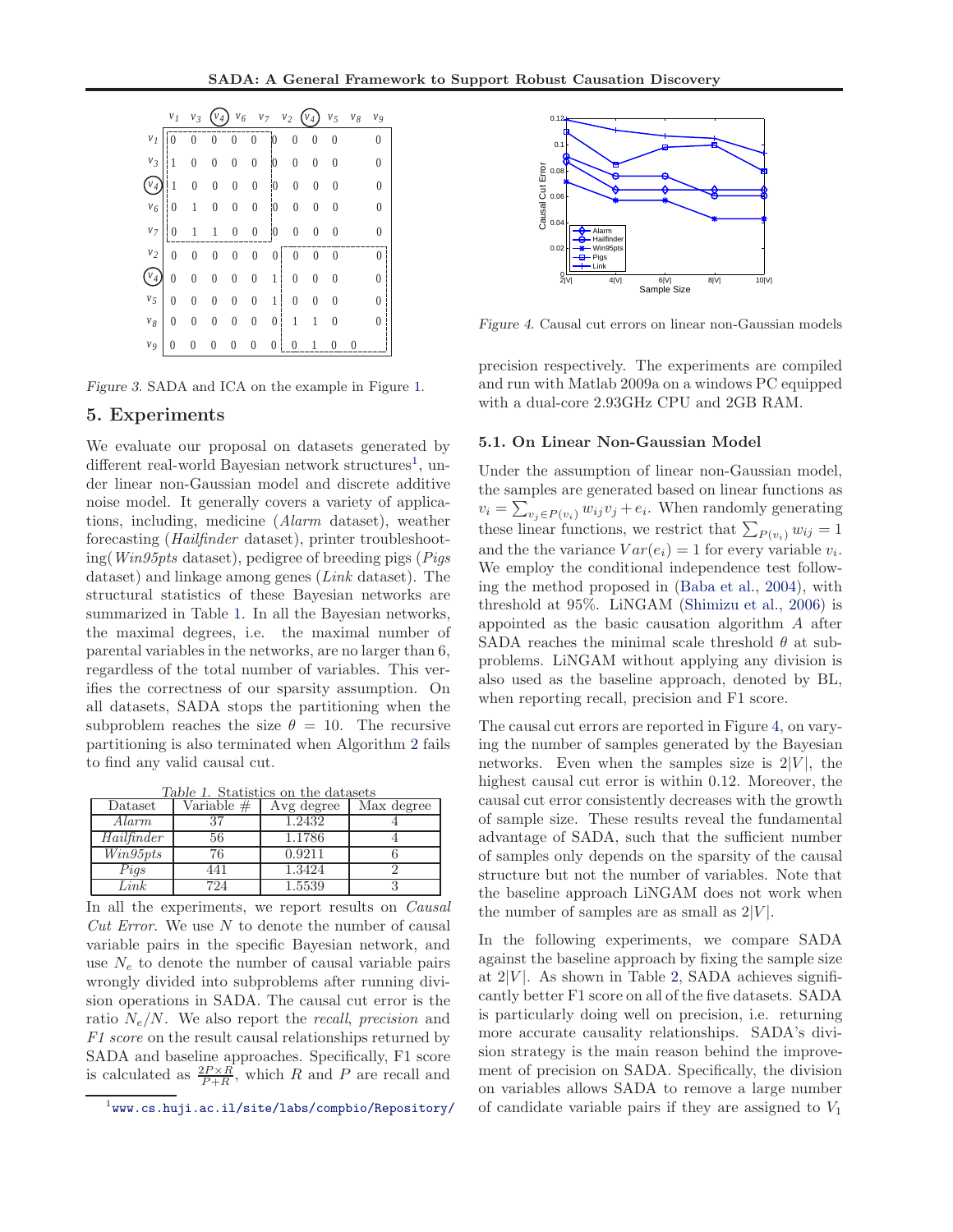<span id="page-7-0"></span>

Figure 5. Causal cut errors on discrete models

and  $V_2$ . The basic causality sovler, LiNGAM in this case, is run on subproblem of much smaller scale, thus generating more reliable results. The Recall of SADA is comparable to the baseline approach on four of the datasets, and slightly worse on the other one. This shows that the unavoidable causal cut error does not affect the recall under linear non-Guassian models.

Table 2. Results on Linear Non-Gaussian Model

| Dataset    | Recall |      | Precision |      | F1 Score    |      |  |
|------------|--------|------|-----------|------|-------------|------|--|
|            | SADA   | BL   | SADA      | BL   | <b>SADA</b> | BL   |  |
| Alarm      | 0.41   | 0.24 | 0.36      | 0.30 | 0.38        | 0.27 |  |
| Hailfinder | 0.52   | 0.24 | 0.46      | 0.13 | 0.49        | 0.17 |  |
| Win95pts   | 0.57   | 0.41 | 0.42      | 0.23 | 0.48        | 0.30 |  |
| Pigs       | 0.56   | 0.57 | 0.23      | 0.12 | 0.33        | 0.19 |  |
| Link       | 0.62   | 0.53 | 0.25      | 0.07 | 0.36        | 0.13 |  |

#### 5.2. On Discrete Additive Noise Model

The generation process of the discrete data follows the method used in [\(Peters et al.,](#page-8-0) [2011](#page-8-0)) under Additive Noise Model(ANM) for causal inference on discrete data. Each variable is restricted to 3 different value and values are randomly generated based on conditional probability tables. The implementation of SADA for discrete domain is slightly different from that for continuous domain.  $G^2$  test [\(Spirtes et al.,](#page-8-0) [2001\)](#page-8-0) is employed as the conditional independence test, with the threshold at 95%. The causation algorithm A called by SADA is a brute force method to find all causalities on problems of small scaled. Again, the brute-force method without variable division is also employed as a baseline approach, denoted by (BL) in these results. In particular, the algorithm checks every possible pair of variables following the method proposed in [\(Peters et al.,](#page-8-0) [2011\)](#page-8-0).

The causal cut error of SADA on the discrete data is presented in Figure 5, which shows similar property of the result on linear non-Gaussian models. This further verifies the generality of SADA on different data domains.

In this group of experiments, we fix the sample size at 2000, and report recall, precision and F1 score in Table 3. Note that the baseline approach is only applicable to domain with small number of variables. This leads to difficulties for baseline to finish the computation on *Pigs* and *Link* in one week. This proves the improvement of SADA on scalability in terms of the variables. Generally speaking, the results in the table also verifies the effectiveness of SADA, especially on dramatic enhancement on precision and F1 score.

Table 3. Results on Discrete Model

| Dataset    | Recall |      | Precision   |      | F1 Score |      |  |
|------------|--------|------|-------------|------|----------|------|--|
|            | SADA   | BL   | <b>SADA</b> | BL   | SADA     | BL   |  |
| Alarm      | 0.67   | 0.65 | 0.72        | 0.60 | 0.70     | 0.63 |  |
| Hailfinder | 0.71   | 0.76 | 0.57        | 0.45 | 0.63     | 0.56 |  |
| Win95pts   | 0.68   | 0.71 | 0.41        | 0.38 | 0.51     | 0.49 |  |
| Pigs       | 0.68   | N.A. | 0.50        | N.A. | 0.58     | N.A. |  |
| Link       | 0.69   | N.A  | 0.46        | N.A. | 0.56     |      |  |

As a conclusion, SADA shows excellent performance on 5 different domains with real-world Bayesian networks. SADA returns accurate causal relations when combined with two well known causal inference algorithms. The causal cut used to partition the problem does incur certain error on incorrect partitioning. Despite of the errors, SADA still outperforms the baseline algorithms without partitioning on almost all settings.

# 6. Conclusion

In this paper, we present a general and scalable framework, called SADA, to support causal structure inference, using a *split-and-merge* strategy. In SADA, causal inference problem on a large variable set is partitioned into subproblems with overlapping subsets of variables, utilizing the concept of causal cut. Our proposal facilitates existing causation algorithms to handle problem domains with more variables and less samples, which are considered impossible in the past. Strong theoretical analysis proves the effectiveness, correctness and completeness guarantee of SADA under a general setting. Experimental results further verifies the usefulness of the new framework with two mainstream causation algorithms on linear non-Gaussian model and discrete additive noise model.

# 7. Acknowledgements

Cai and Hao are supported by NSF of China (61070033, 61100148,61202269), NSF of Guangdong Province (S2011040004804), Opening Project of the State Key Laboratory for Novel Software Technology (KFKT2011B19), Foundation for Distinguished Young Talents in Higher Education of Guangdong, China (LYM11060).